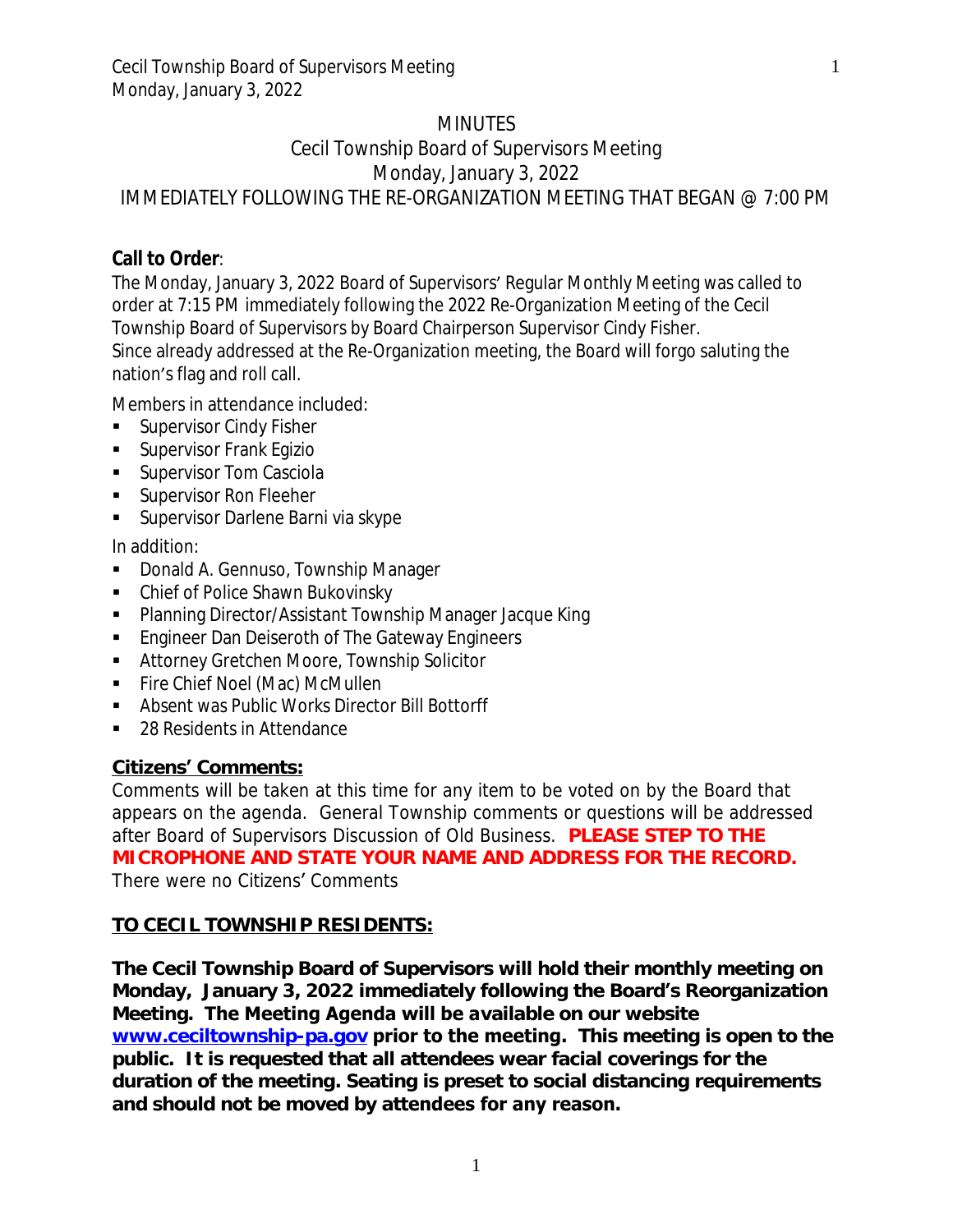### **TO CECIL TOWNSHIP RESIDENTS: (continued)**

**If you are uncomfortable attending the meeting in person, we will stream the meeting live at 7:00 pm on our YouTube Channel: Cecil Township PA. The meeting agenda will be available prior to the meeting and comments about agenda items can be made via email: [comments@ceciltownship.com](mailto:comments@ceciltownship.com)**

#### **[DISCUSSION ITEMS:](mailto:comments@ceciltownship.com)**

*[There](mailto:comments@ceciltownship.com) [were no Discussion Items.](mailto:comments@ceciltownship.com)*

#### **[ANNOUNCEMENTS:](mailto:comments@ceciltownship.com)**

The [Cecil](mailto:comments@ceciltownship.com) [Township](mailto:comments@ceciltownship.com) Historical Society will hold their monthly meeting on [Wednesday,](mailto:comments@ceciltownship.com) [January 19, 2022, at 7:00 pm in the meeting room of the Municipal Building.](mailto:comments@ceciltownship.com)

#### **[RESOLUTIONS:](mailto:comments@ceciltownship.com)**

**[#20-2022](mailto:comments@ceciltownship.com) [MOTION](mailto:comments@ceciltownship.com) AND A SECOND TO APPROVE [APPLICATION](mailto:comments@ceciltownship.com) #[2021-0036](mailto:comments@ceciltownship.com) FOR THE COLUSSY [CONSOLIDATION](mailto:comments@ceciltownship.com) PLAN. LOCATION: McCONNELL ROAD, R[-2](mailto:comments@ceciltownship.com) [MEDIUM](mailto:comments@ceciltownship.com) DENSITY RES[IDENTIAL](mailto:comments@ceciltownship.com) ZONING DISTRICT, [APPLICANT:](mailto:comments@ceciltownship.com) TIMOTHY COLUSSY. THE PLANNING [COMMISSION](mailto:comments@ceciltownship.com) [RECOMMENDED APPROVAL OF THIS PLAN ON DECEMBER 16, 2021.](mailto:comments@ceciltownship.com)**

*[Dan Deiseroth addressed this item and noted that all is in order.](mailto:comments@ceciltownship.com)* **[ALL FIVE \(5\) BOARD MEMBERS IN ATTENDANCE VOTED AYE.](mailto:comments@ceciltownship.com)**

**[#21-2022 MOTION AND A SECOND TO APPROVE APPLICATION #2021-0038 FOR THE BARNES](mailto:comments@ceciltownship.com) [BROTHERS MOTORCYCLES SITE PLAN. LOCATION: 212 MUSE-BISHOP ROAD, C-3 VILLAGE](mailto:comments@ceciltownship.com) [COMMERCIAL ZONING DISTRICT, APPLICANT: ONE ELM PARTNERS, LLC. THE PLANNING](mailto:comments@ceciltownship.com) [COMMISSION RECOMMENDED APPROVAL OF THIS PLAN ON DECEMBER 16, 2021,](mailto:comments@ceciltownship.com) [CONTINGENT UPON THE STORM WATER ISSUE BEING RESOLVED.](mailto:comments@ceciltownship.com)**

*[A representative from HMT was present. Dan Deiseroth addressed this item.](mailto:comments@ceciltownship.com)* **[ALL FIVE \(5\) BOARD MEMBERS IN ATTENDANCE VOTED AYE.](mailto:comments@ceciltownship.com)**

**[#22-2022](mailto:comments@ceciltownship.com) [BY A GENERAL CONSENSUS OF THE BOARD, TENTATIVELY SET MONDAY,](mailto:comments@ceciltownship.com) [FEBRUARY 7, 2022, AT 6:00 PM AS A DATE AND TIME FOR A PUBLIC HEARING REGARDING](mailto:comments@ceciltownship.com) [REZONING APPLICATION #2021-0039. LOCATION: WEST END DRIVE, R-3 VILLAGE](mailto:comments@ceciltownship.com) [RESIDENTIAL ZONING DISTRICT, APPLICANTS: ROLAND AND LYNN GAGLIA. THE PLANNING](mailto:comments@ceciltownship.com) [COMMISSION RECOMMENDED APPROVAL OF THIS PLAN ON DECEMBER 16, 2021.](mailto:comments@ceciltownship.com)**

*[Dan Deiseroth addressed this item noting it is currently zoned Residential and has been used as](mailto:comments@ceciltownship.com) [Commercial](mailto:comments@ceciltownship.com) [and they are requesting it be rezoned Light Industrial \(I-1\). There was discussion](mailto:comments@ceciltownship.com) [regarding contacting the neighboring property owners.](mailto:comments@ceciltownship.com)*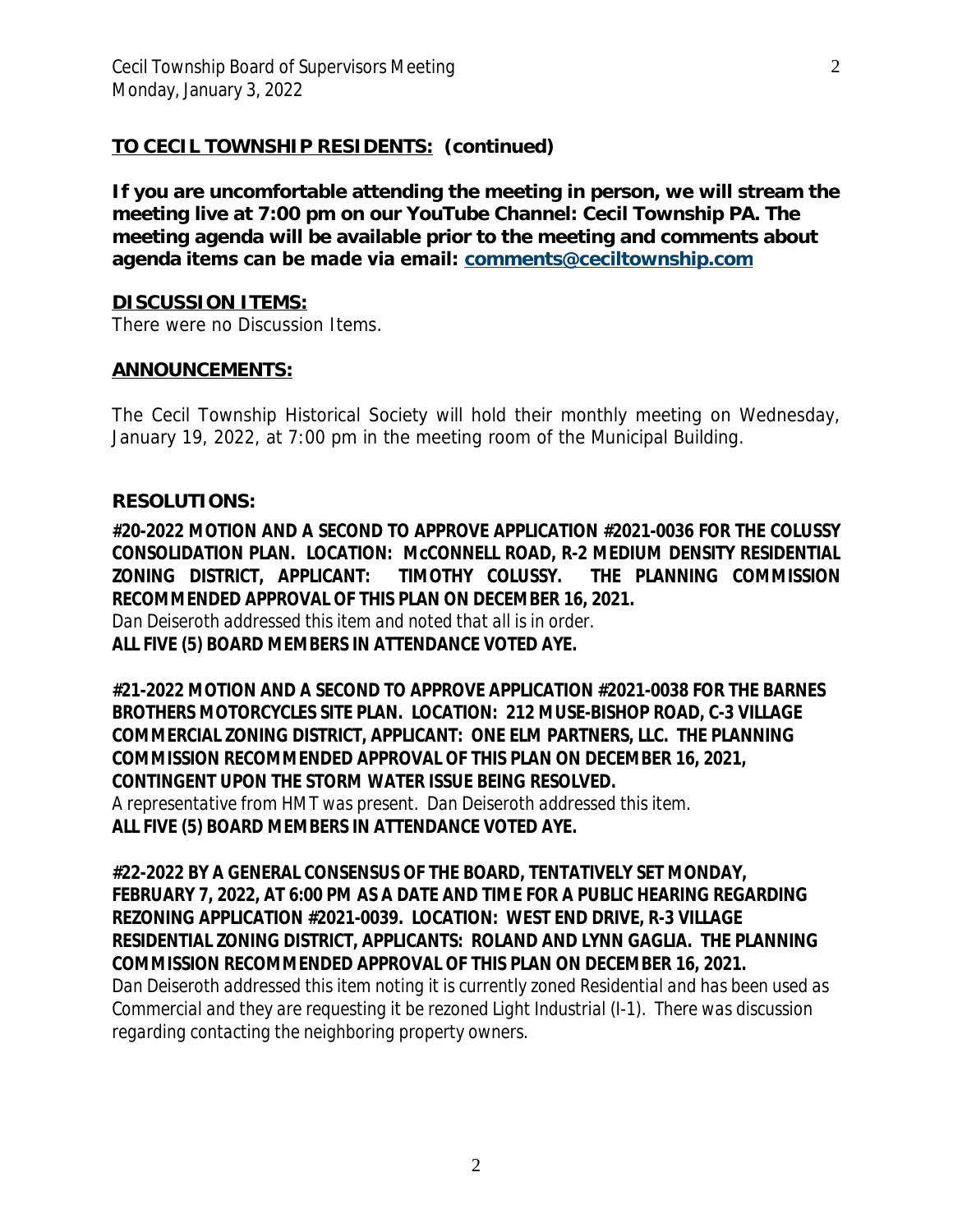### **RESOLUTIONS: (continued)**

**#23-2022 BY A GENERAL CONSENSUS OF THE BOARD, SET MONDAY, FEBRUARY 7, 2022, IMMEDIATELY FOLLOWING THE MONTHLY MEETING OF THE CECIL TOWNSHIP BOARD OF SUPERVISORS AS A DATE AND TIME REGARDING THE 2022 SIGN ORDINANCE.**

*Township Solicitor Gretchen Moore noted previous comments from the Planning Commission that would warrant some minor changes in the proposed ordinance; she will make the changes and then the Public Hearing can be advertised.*

**#24-2022 MOTION AND A SECOND TO APPROVE THE 7TH RELEASE OF FINANCIAL SECURITY POSTED FOR THE INSTALLATION OF PUBLIC AND PRIVATE IMPROVEMENTS FOR TRADITIONS OF AMERICA PHASE 1 FROM \$608,423.70 TO \$369,704.23, A TOTAL REDUCTION OF \$238,719.47, AS RECOMMENDED BY THE TOWNSHIP ENGINEER.**

*Dan Deiseroth addressed this item noting they are holding 15% back.* **ALL FIVE (5) BOARD MEMBERS IN ATTENDANCE VOTED AYE.**

**#25-2022 MOTION AND A SECOND TO APPROVE THE 3RD RELEASE OF FINANCIAL SECURITY POSTED FOR THE INSTALLATION OF PUBLIC AND PRIVATE IMPROVEMENTS FOR TRADITIONS OF AMERICA PHASE 2 FROM \$302,997.02 TO \$261,875.17, A TOTAL REDUCTION OF \$41,121.85, AS RECOMMENDED BY THE TOWNSHIP ENGINEER.** *Dan Deiseroth addressed this item.*

**ALL FIVE (5) BOARD MEMBERS IN ATTENDANCE VOTED AYE.**

**#26-2022 MOTION AND A SECOND TO APPROVE THE 2ND RELEASE OF FINANCIAL SECURITY POSTED FOR THE INSTALLATION OF PUBLIC AND PRIVATE IMPROVEMENTS FOR TRADITIONS OF AMERICA PHASE 3 FROM \$702,453.30 TO \$260,560.28, A TOTAL REDUCTION OF \$441,893.02, AS RECOMMENDED BY THE TOWNSHIP ENGINEER.** *Dan Deiseroth addressed this item.*

**ALL FIVE (5) BOARD MEMBERS IN ATTENDANCE VOTED AYE.**

**#27-2022 MOTION AND A SECOND TO APPROVE THE 2ND RELEASE OF FINANCIAL SECURITY POSTED FOR THE INSTALLATION OF PUBLIC AND PRIVATE IMPROVEMENTS FOR TRADITIONS OF AMERICA PHASE 4 FROM \$733,133.50 TO \$322,838.17, A TOTAL REDUCTION OF \$410,295.33, AS RECOMMENDED BY THE TOWNSHIP ENGINEER.**

*Dan Deiseroth addressed this item.*

**ALL FIVE (5) BOARD MEMBERS IN ATTENDANCE VOTED AYE.**

**#28-2022 MOTION AND A SECOND TO APPROVE THE 1ST RELEASE OF FINANCIAL SECURITY POSTED FOR THE INSTALLATION OF PUBLIC AND PRIVATE IMPROVEMENTS FOR TRADITIONS OF AMERICA PHASE 5 FROM \$1,100,027.50 TO \$652,310.61, A TOTAL REDUCTION OF \$447,716.89 , AS RECOMMENDED BY THE TOWNSHIP ENGINEER.**

*Dan Deiseroth addressed this item.*

**ALL FIVE (5) BOARD MEMBERS IN ATTENDANCE VOTED AYE.**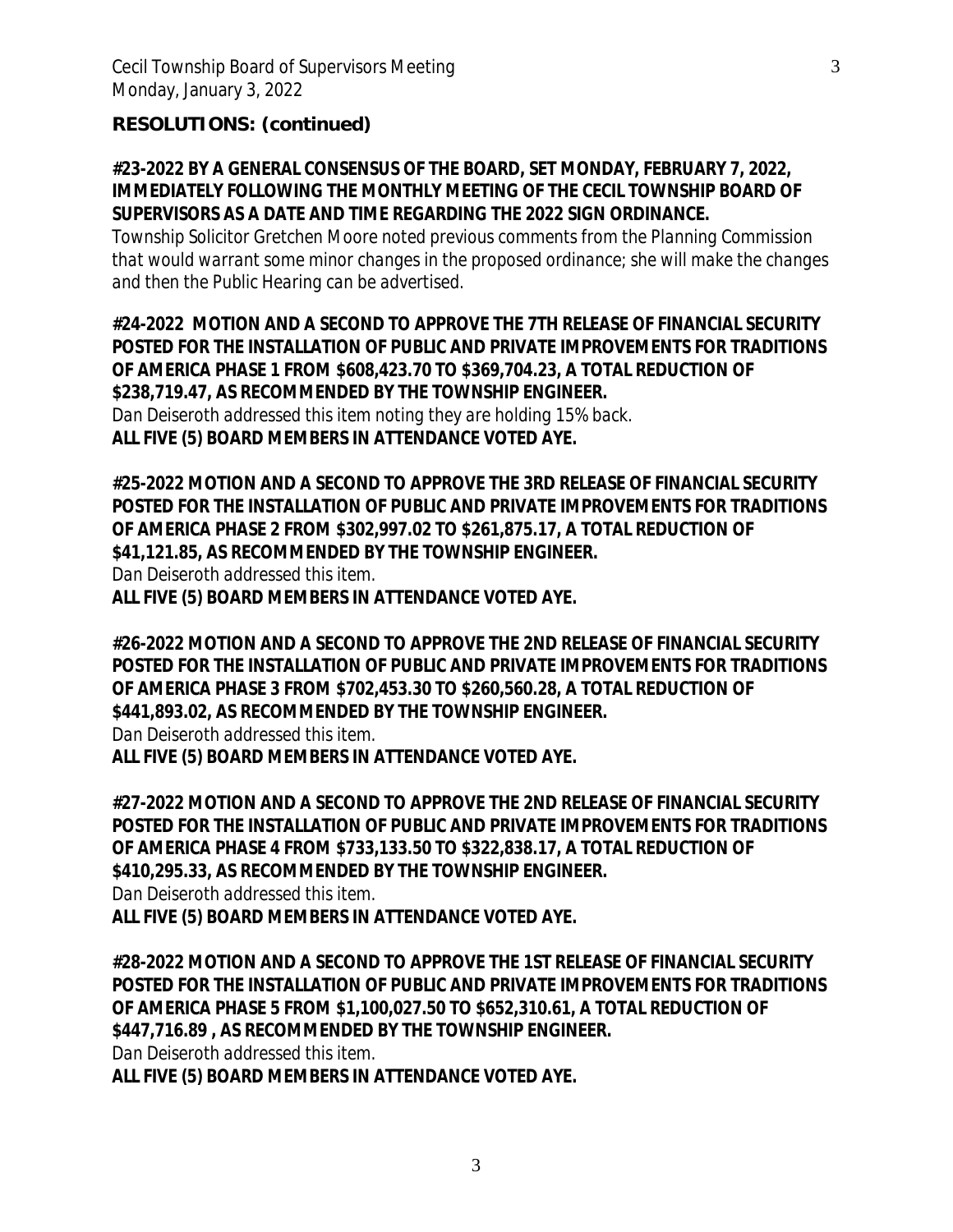#### **RESOLUTIONS: (continued)**

**#29-2022 MOTION AND A SECOND TO APPROVE APPLICATION FOR PAYMENT NO. 1 FOR THE WORK COMPLETED TO DATE FOR THE CECIL TOWNSHIP PUBLIC WORKS FACILITY – EARLY SITE PACKAGE PROJECT IN THE AMOUNT OF \$88,695.00 BY STEWART CONTRACTING, INC. FOR SITE CLEARING**

*Dan Deiseroth addressed this item. Supervisor Fleeher inquired if the E&S was done. Dan Deiseroth confirmed it was.*

**ALL FIVE (5) BOARD MEMBERS IN ATTENDANCE VOTED AYE.**

**#30-2022 MOTION AND A SECOND TO AUTHORIZE THE PREPARATION OF AN ORDINANCE TO PLACE A 7 TON WEIGHT LIMIT ON BAKER ROAD FROM MORGANZA ROAD TO GEORGETOWN ROAD AS RECOMMENDED IN THE WEIGHT LIMIT STUDY PREPARED BY THE TOWNSHIP ENGINEER'S OFFICE DATED 12/28/2021.**

*Dan Deiseroth addressed this item noting there is a considerable amount of truck traffic on the road and the next step would be to move toward an ordinance.*

**FOUR (4) OF THE FIVE (5) BOARD MEMBERS IN ATTENDANCE VOTED AYE. SUPERVISOR FLEEHER VOTED NAY.**

**MOTION PASSED WITH THE MAJORITY OF THE BOARD MEMBERS PRESENT VOTING AYE.**

**#31-2022 MOTION AND A SECOND TO AUTHORIZE THE SUBMISSION OF THE REQUIRED DEP PERMIT FOR DEMOLITION OF THE FRENCH CLUB AND FURTHER AUTHORIZE THE ADVERTISEMENT FOR BIDS FOR THE REMOVAL OF MATERIALS FROM THE DEMOLITION AND RESTORATION OF THE SITE.**

**Dan Deiseroth explained the need for a permit from the DEP. There was discussion regarding** leaving the concrete pad. Dan said that he would do a final review of the scope of work and *alternative bids collaborating with the Township Supervisors who were familiar with the project.* **ALL FIVE (5) BOARD MEMBERS IN ATTENDANCE VOTED AYE.**

**#32-2022 CONSIDER APPLICATION FOR PAYMENT NO. 5 AND FINAL FOR THE WORK COMPLETED FOR THE RIDGEWOOD BRIDGE REHABILITATION (GENERAL CONTRACT) IN THE AMOUNT OF \$216,824.00 BY THORNBURY, INC.**

**--***THIS ITEM WAS REMOVED FROM THE AGENDA—IT WAS NOT READY FOR CONSIDERATION—*

**#33-2022 MOTION AND A SECOND TO APPROVE THE MINUTES FROM THE MONDAY, DECEMBER 6, 2021, CECIL TOWNSHIP BOARD OF SUPERVISORS REGULAR MONTHLY MEETING.**

**FOUR (4) OF THE FIVE (5) BOARD MEMBERS IN ATTENDANCE VOTED AYE. SUPERVISOR BARNI VOTED NAY.**

**MOTION PASSED WITH THE MAJORITY OF THE BOARD MEMBERS PRESENT VOTING AYE.**